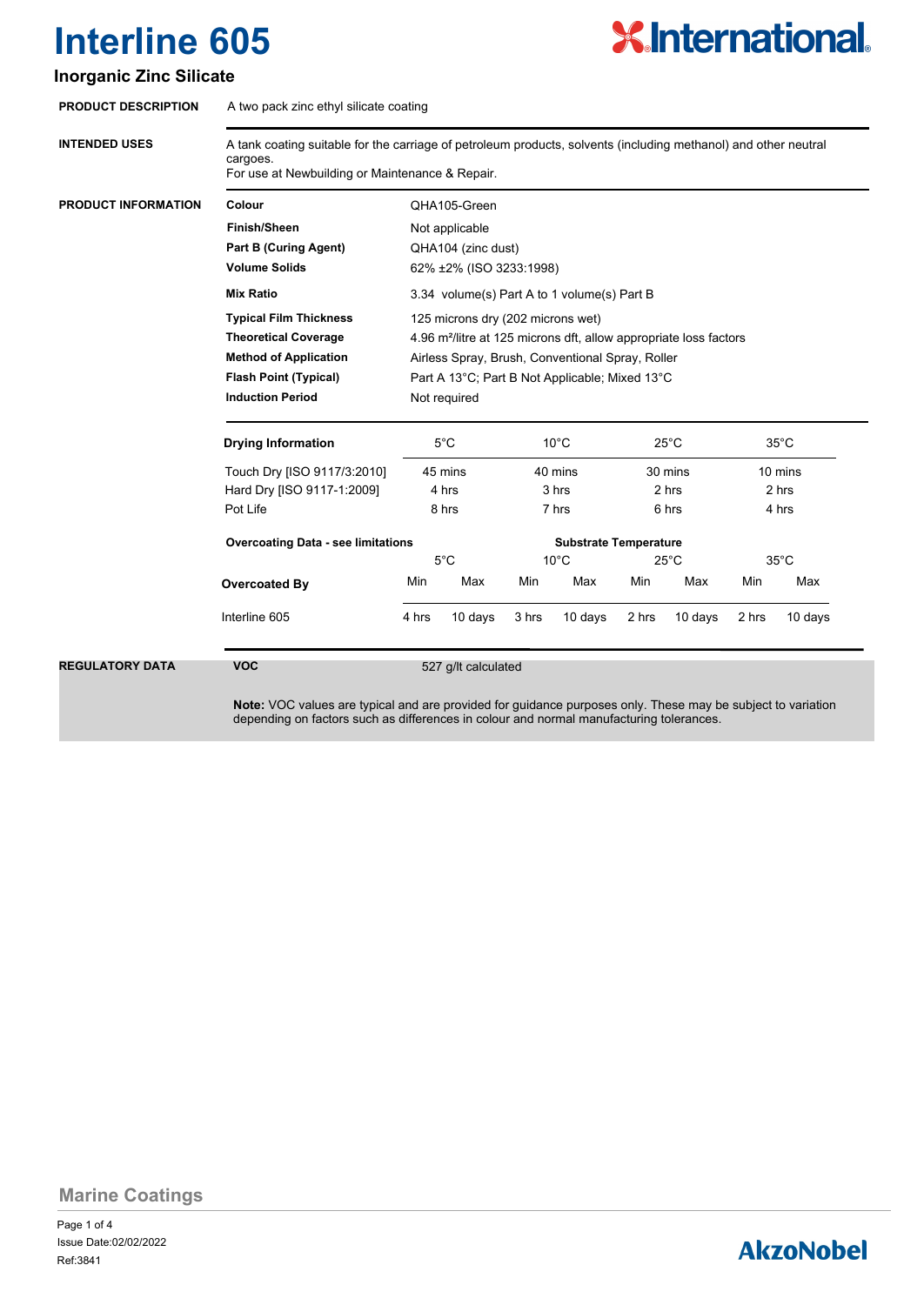

### **Inorganic Zinc Silicate**

| <b>SYSTEMS AND</b><br>COMPATIBILITY | Consult your International Paint representative for the system best suited for the surfaces to be protected.                                                                                                                                                                                                                                            |  |  |  |  |  |  |
|-------------------------------------|---------------------------------------------------------------------------------------------------------------------------------------------------------------------------------------------------------------------------------------------------------------------------------------------------------------------------------------------------------|--|--|--|--|--|--|
| <b>SURFACE PREPARATIONS</b>         | Use in accordance with the standard Worldwide Marine Specifications.<br>All surfaces to be coated should be clean, dry and free from contamination.<br>High pressure fresh water wash or fresh water wash, as appropriate, and remove all oil or grease, soluble<br>contaminants and other foreign matter in accordance with SSPC-SP1 solvent cleaning. |  |  |  |  |  |  |

#### **NEWBUILDING**

Where necessary, remove weld spatter and smooth weld seams and sharp edges.

This product must only be applied to surfaces prepared by abrasive blast cleaning to Sa2½ (ISO 8501 - 1:1988) A sharp, angular surface profile of 30 - 50 microns is recommended.

 Interline 605 must be applied before oxidation of the steel occurs. If oxidation does occur the entire oxidised area should be reblasted to the standard specified above.

Consult International Paint for specific recommendations.

#### **NOTE:**

**For use in Marine situations in North America, the following surface preparation standards can be used: SSPC-SP10 in place of Sa2½ (ISO 8501-1:2007)**

**Marine Coatings**

Page 2 of 4 Ref:3841 Issue Date:02/02/2022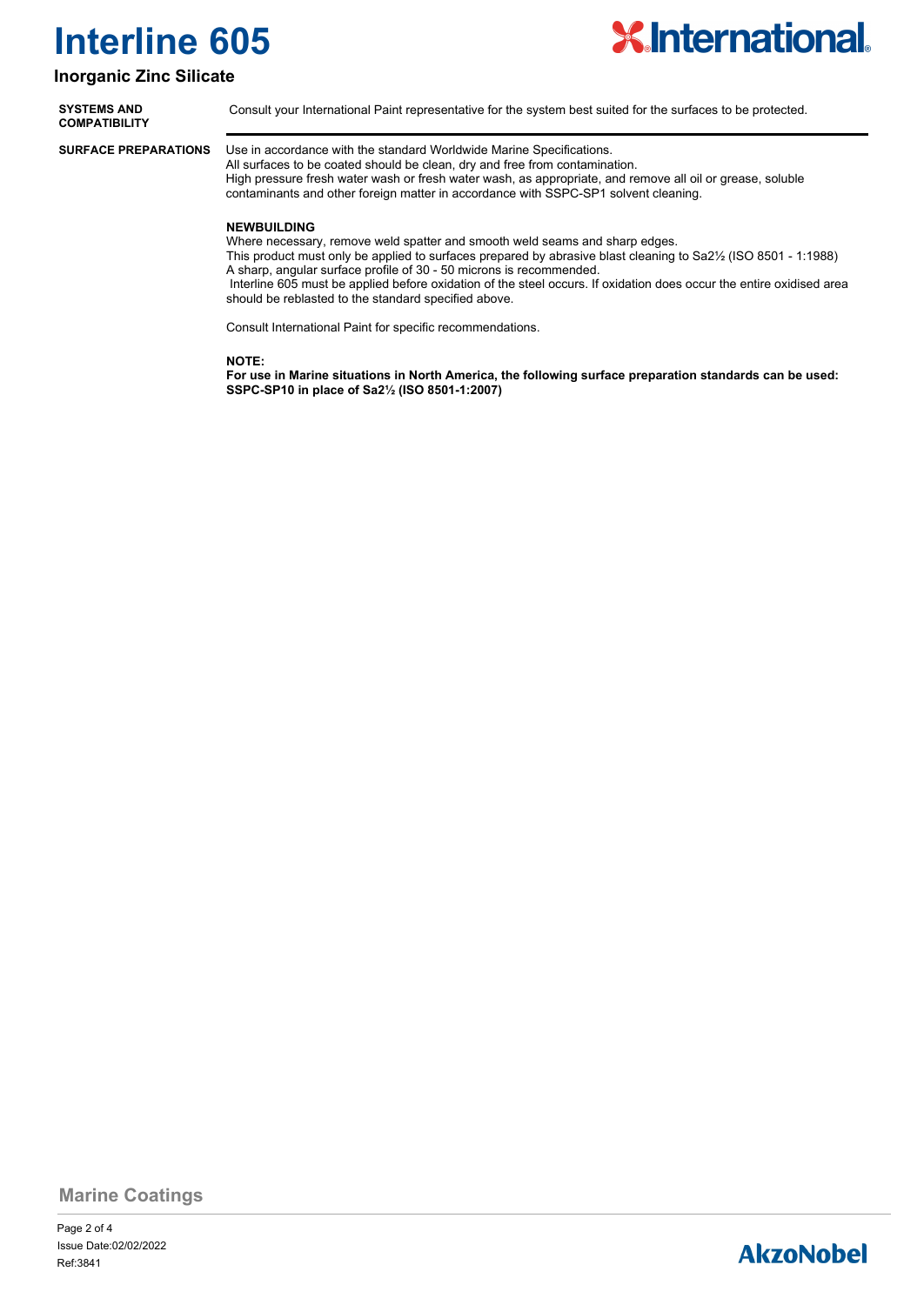

### **Inorganic Zinc Silicate**

| <b>APPLICATION</b>                |                                                                                                                                                                                                                                                                                                                                                                                                                                                                                                                                                                                                                                                                                                                                                                                                                                                                                                                                                                                                                                                                                                                                                                                                                                   |
|-----------------------------------|-----------------------------------------------------------------------------------------------------------------------------------------------------------------------------------------------------------------------------------------------------------------------------------------------------------------------------------------------------------------------------------------------------------------------------------------------------------------------------------------------------------------------------------------------------------------------------------------------------------------------------------------------------------------------------------------------------------------------------------------------------------------------------------------------------------------------------------------------------------------------------------------------------------------------------------------------------------------------------------------------------------------------------------------------------------------------------------------------------------------------------------------------------------------------------------------------------------------------------------|
| Mixing                            | Interline 605 is supplied in 2 parts, a liquid Binder base component (Part A) and a Powder component (Part B).<br>The Powder (Part B) should be slowly added to the liquid Binder (Part A) whilst stirring with a mechanical agitator.<br>DO NOT ADD LIQUID TO POWDER. Material should be filtered prior to application and should be constantly<br>agitated in the pot during spraying. Once the unit has been mixed it should be used within the working pot life<br>specified.<br>Interline 605 contains heavy zinc material and agitation is required during application to ensure homogeneity is<br>maintained.                                                                                                                                                                                                                                                                                                                                                                                                                                                                                                                                                                                                              |
| <b>Thinner</b>                    | Use International GTA415 only in exceptional circumstances. DO NOT thin more than allowed by local<br>environmental legislation.                                                                                                                                                                                                                                                                                                                                                                                                                                                                                                                                                                                                                                                                                                                                                                                                                                                                                                                                                                                                                                                                                                  |
| <b>Airless Spray</b>              | Recommended<br>Tip Range 0.46-0.61 mm (18-24 thou)<br>Total output fluid pressure at spray tip not less than 141 kg/cm <sup>2</sup> (2010 p.s.i.)                                                                                                                                                                                                                                                                                                                                                                                                                                                                                                                                                                                                                                                                                                                                                                                                                                                                                                                                                                                                                                                                                 |
| <b>Conventional Spray</b>         | Suitable.<br>Use suitable proprietary equipment. Thinning may be required.                                                                                                                                                                                                                                                                                                                                                                                                                                                                                                                                                                                                                                                                                                                                                                                                                                                                                                                                                                                                                                                                                                                                                        |
| Brush                             | Application by brush is recommended for small areas only. Multiple coats may be required to achieve specified film<br>thickness.                                                                                                                                                                                                                                                                                                                                                                                                                                                                                                                                                                                                                                                                                                                                                                                                                                                                                                                                                                                                                                                                                                  |
| Roller                            | Application by roller is recommended for small areas only. Multiple coats may be required to achieve specified film<br>thickness.                                                                                                                                                                                                                                                                                                                                                                                                                                                                                                                                                                                                                                                                                                                                                                                                                                                                                                                                                                                                                                                                                                 |
| <b>Cleaner</b>                    | International GTA415                                                                                                                                                                                                                                                                                                                                                                                                                                                                                                                                                                                                                                                                                                                                                                                                                                                                                                                                                                                                                                                                                                                                                                                                              |
| <b>Work Stoppages and Cleanup</b> | Do not allow material to remain in hoses, gun or spray equipment. Thoroughly flush all equipment with<br>International GTA415. Once units of paint have been mixed they should not be resealed and it is advised that<br>after prolonged stoppages work recommences with freshly mixed units.<br>Clean all equipment immediately after use with International GTA415. It is good working practice to periodically<br>flush out spray equipment during the course of the working day. Frequency of cleaning will depend upon amount<br>sprayed, temperature, relative humidity and elapsed time, including any delays. Do not exceed pot life limitations.<br>All surplus materials and empty containers should be disposed of in accordance with appropriate regional<br>regulations/legislation.                                                                                                                                                                                                                                                                                                                                                                                                                                 |
| Welding                           | In the event welding or flame cutting is performed on metal coated with this product, dust and fumes will be<br>emitted which will require the use of appropriate personal protective equipment and adequate local exhaust<br>ventilation. In North America do so in accordance with instruction in ANSI/ASC Z49.1 "Safety in Welding and<br>Cutting."                                                                                                                                                                                                                                                                                                                                                                                                                                                                                                                                                                                                                                                                                                                                                                                                                                                                            |
| <b>SAFETY</b>                     | All work involving the application and use of this product should be performed in compliance with all<br>relevant national Health, Safety & Environmental standards and regulations.<br>Prior to use, obtain, consult and follow the Material Safety Data Sheet for this product concerning health<br>and safety information. Read and follow all precautionary notices on the Material Safety Data Sheet and<br>container labels. If you do not fully understand these warnings and instructions or if you can not strictly<br>comply with them, do not use this product. Proper ventilation and protective measures must be provided<br>during application and drying to keep solvent vapour concentrations within safe limits and to protect<br>against toxic or oxygen deficient hazards. Take precautions to avoid skin and eye contact (ie. gloves,<br>goggles, face masks, barrier creams etc.) Actual safety measures are dependant on application methods<br>and work environment.<br><b>EMERGENCY CONTACT NUMBERS:</b><br>USA/Canada - Medical Advisory Number 1-800-854-6813<br>Europe - Contact (44) 191 4696111. For advice to Doctors & Hospitals only contact (44) 207 6359191<br>R.O.W. - Contact Regional Office |

**Marine Coatings**